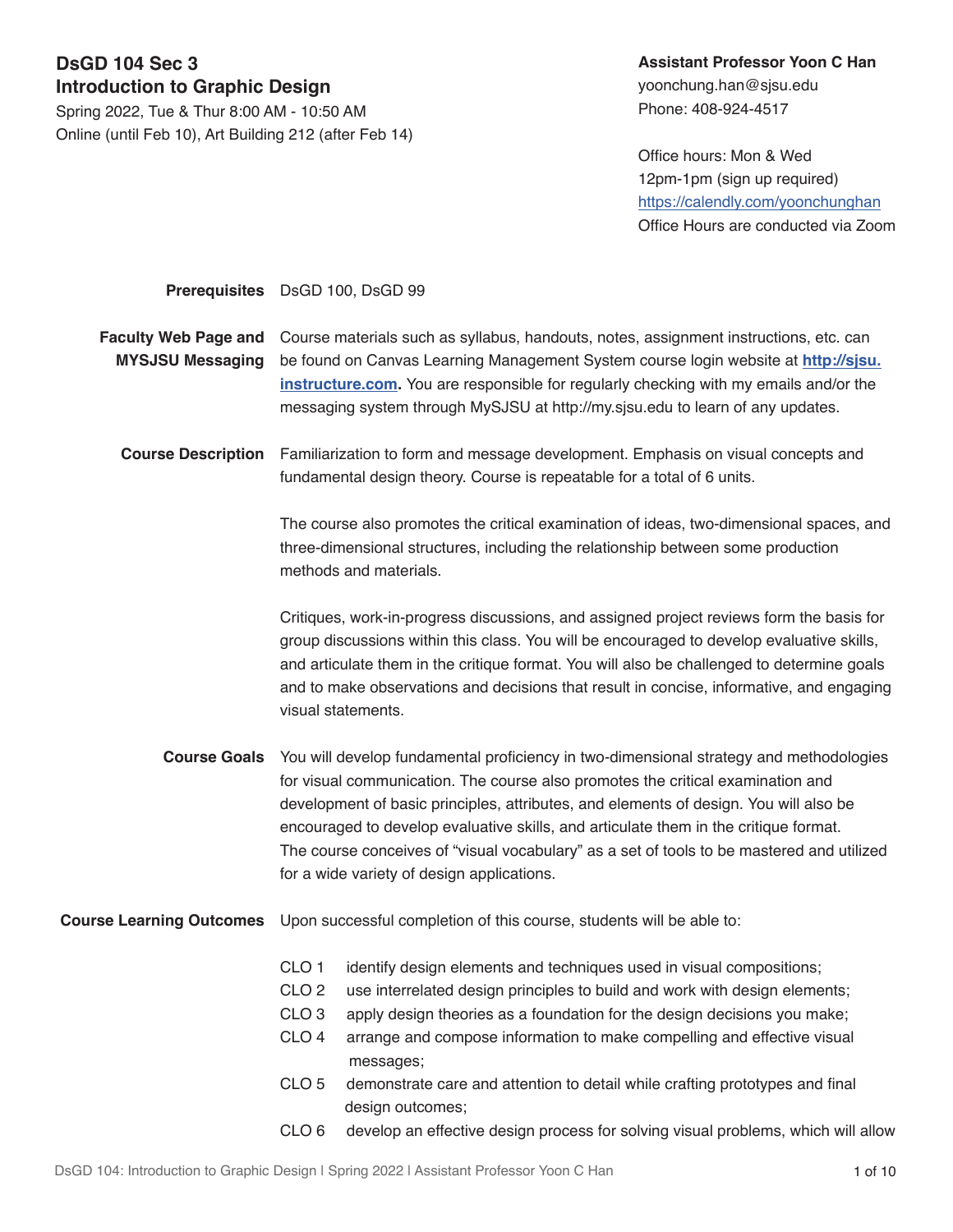|                           | CLO <sub>7</sub><br>CLO <sub>8</sub><br>CLO <sub>9</sub>                                                                                                                                                                          | expressions for presentation.<br>engage in thoughtful discussion, critique, and debate about visual<br>communication;<br>think critically about the relationship between form and content, methods and<br>tools;<br>use the library, the internet, and other research methods (observational,<br>experiential) to search for information relevant to your topic, and to support your<br>design outcomes. |  |  |  |
|---------------------------|-----------------------------------------------------------------------------------------------------------------------------------------------------------------------------------------------------------------------------------|----------------------------------------------------------------------------------------------------------------------------------------------------------------------------------------------------------------------------------------------------------------------------------------------------------------------------------------------------------------------------------------------------------|--|--|--|
| Recommended               | No book purchase is required for this class. Required readings and/or viewings will be                                                                                                                                            |                                                                                                                                                                                                                                                                                                                                                                                                          |  |  |  |
| <b>Texts/Readings</b>     | provided to you as links or PDFs.                                                                                                                                                                                                 |                                                                                                                                                                                                                                                                                                                                                                                                          |  |  |  |
|                           | • Graphic Design Manual, Principles and Practice, Armin Hofmann / Van Nostrand<br>Reinhold, ISBN 10: 0442111118 / 0-442-11111-8                                                                                                   |                                                                                                                                                                                                                                                                                                                                                                                                          |  |  |  |
|                           | . Designing with type, The Essential Guide to Typography, James Craig, 2006, ISBN-10:<br>0823014134                                                                                                                               |                                                                                                                                                                                                                                                                                                                                                                                                          |  |  |  |
|                           | · Visual Grammar, Christian Leborg, 2006, 2013, ISBN-10: 9781568985817<br>. Visual Intelligence: How We Create What We See, Donald D. Hoffman, 2000, ISBN-13:<br>978-0393319675                                                   |                                                                                                                                                                                                                                                                                                                                                                                                          |  |  |  |
|                           | • Design Elements: Form & Space, A Graphic Style Manual for Understanding Structure<br>and Design, Puhalla, Dennis M., Quayside Pub Group, USA. ISBN-10: 1592537006<br>• Typography, Emil Ruder. Hastings House, ISBN: 3721200438 |                                                                                                                                                                                                                                                                                                                                                                                                          |  |  |  |
|                           | . The Fundamentals of Graphic Design, Gavin Ambrose, Paul Harris, AVA Publishing CO.<br>LTD., USA. ISBN: 2940373825                                                                                                               |                                                                                                                                                                                                                                                                                                                                                                                                          |  |  |  |
|                           | . My Way to Typography, Wolfgang Weingart, Lars Müller Publishers, 2000, ISBN 978-<br>3907044865                                                                                                                                  |                                                                                                                                                                                                                                                                                                                                                                                                          |  |  |  |
|                           | • The Language of Graphic Design, An Illustrated Handbook for Understanding,<br>Fundamental Design Principles, Richard Poulin, Rockport Publishers, USA. ISBN-13:<br>978-1631596179                                               |                                                                                                                                                                                                                                                                                                                                                                                                          |  |  |  |
| <b>Required Materials</b> |                                                                                                                                                                                                                                   | . Wireless laptop computer with software (Adobe Creative Suite) and type fonts.<br>• Appropriate type fonts                                                                                                                                                                                                                                                                                              |  |  |  |
|                           |                                                                                                                                                                                                                                   | . Always have your working digital files, and research and reference materials<br>· Reliable data backup                                                                                                                                                                                                                                                                                                 |  |  |  |
|                           | · Wireless network access: https://sjsuone.sjsu.edu/                                                                                                                                                                              |                                                                                                                                                                                                                                                                                                                                                                                                          |  |  |  |
|                           | · ink-jet printer (11 x 17 recommended)<br>• Drawing implements and papers, pencils, felt-tip markers (basic set)                                                                                                                 |                                                                                                                                                                                                                                                                                                                                                                                                          |  |  |  |
|                           | • Clear push-pins<br>• Metal non-slip cutting rule (Schaedler precision rules also recommended)                                                                                                                                   |                                                                                                                                                                                                                                                                                                                                                                                                          |  |  |  |
|                           | . X-acto knife and #11 blades in dispenser/disposal unit                                                                                                                                                                          |                                                                                                                                                                                                                                                                                                                                                                                                          |  |  |  |
|                           |                                                                                                                                                                                                                                   | • Portable cutting surface (required for cutting in classrooms)<br>• Graphic arts adhesive (no spraying allowed in building)                                                                                                                                                                                                                                                                             |  |  |  |
| <b>Required Software</b>  |                                                                                                                                                                                                                                   | Adobe Creative Suite (Illustrator, Photoshop, InDesign, Premiere, Affer Effects), Audacity<br>and other Movie making software, if necessary.                                                                                                                                                                                                                                                             |  |  |  |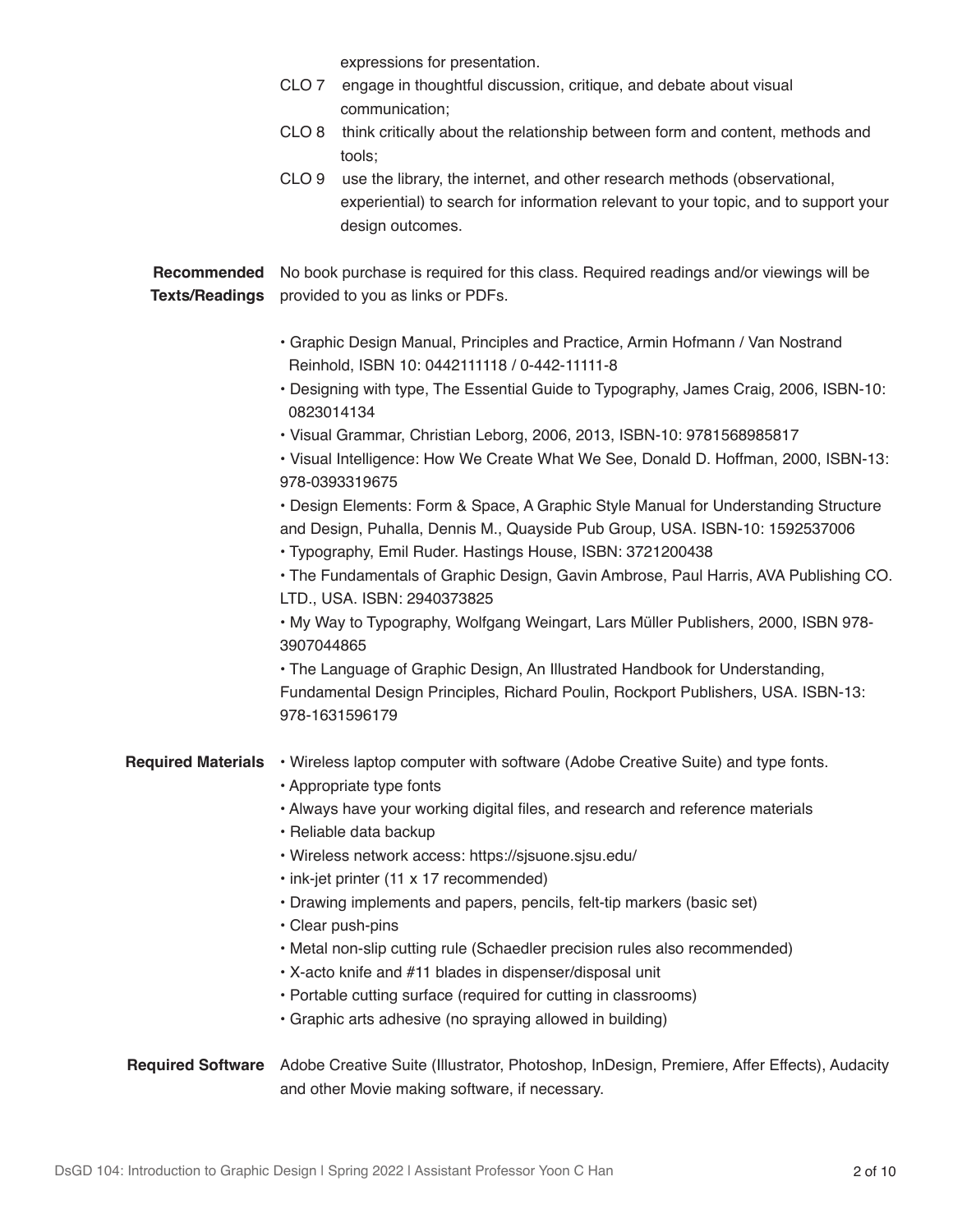- **Expenses (Not course fees)**  The cost for semester supplies and materials will vary according to the individual: whether you choose to buy books, whether you purchase used books, what you already have, how quickly you run through paper/ink, how resourceful you are, etc. Please budget \$200 to account for the material & supplies (listed above) and printing expenses.
- **Library Resources (liaison)** The San Jose State University Library supports student access to information with in-person reference at the King Library Reference Desk and specialized support for Design on-line at http://libguides.sjsu.edu/design or by appointment with Librarian Teresa Slobuski. She may be contacted at teresa.slobuski@sjsu.edu or 808-2318.
	- **Administrative Policies** This course is an essential component of your curriculum at SJSU. We have a good amount of work to complete this course, so in order to professionally and effectively deliver the curriculum it is necessary to establish some ground rules. Students are expected to read this syllabus thoroughly and to observe all of the regulations laid out below.
		- **Classroom Protocol** This course will have both lectures and labs. Group critiques for assignments, in-progress and finished projects are critical. Few assignments will be finished within class time, but the majority of students' individual project work must occur outside of class.

**Please NO** email, text messaging, mobile devices, Facebook-ing, iTunes-playing, YouTube-watching, eating, personal talking during critiques, spray adhesives in the building or other extraneous activities during class. Please turn phones completely off (not just to "vibrate" or "silent") when you enter the classroom. Exceptions can be made if your project somehow incorporates one of the services or devices above. (For example, if you design a mobile application that needs to be tested on your mobile, you will need to access those services during class.)

- **Plagiarism** Plagiarism and other violations of SJSU academic policy will result in a falling grade for the course and disciplinary action with the university. No stock photography is allowed in its original state. Just as students would credit original sources of written or visual work, students must cite all sources, such as the website or institution from original data file or the authors of software tools or code incorporated into their own project.
- **Attendance** Attendance in this class is obligatory. Students will be counted as late if they appear in class more than fifteen minutes late. Early departure without prior permission will be regarded to the same to late arrivals. Two such late arrivals / early departures will count as one unexcused absence.

However, if students will be absent for any reasons (e.g. medical issue, family emergency, etc.) they must inform Prof. Han with a reasonable explanation by e-mail at least two days before the class meeting. It is expected that students obtain any materials or assignments missed due to absence.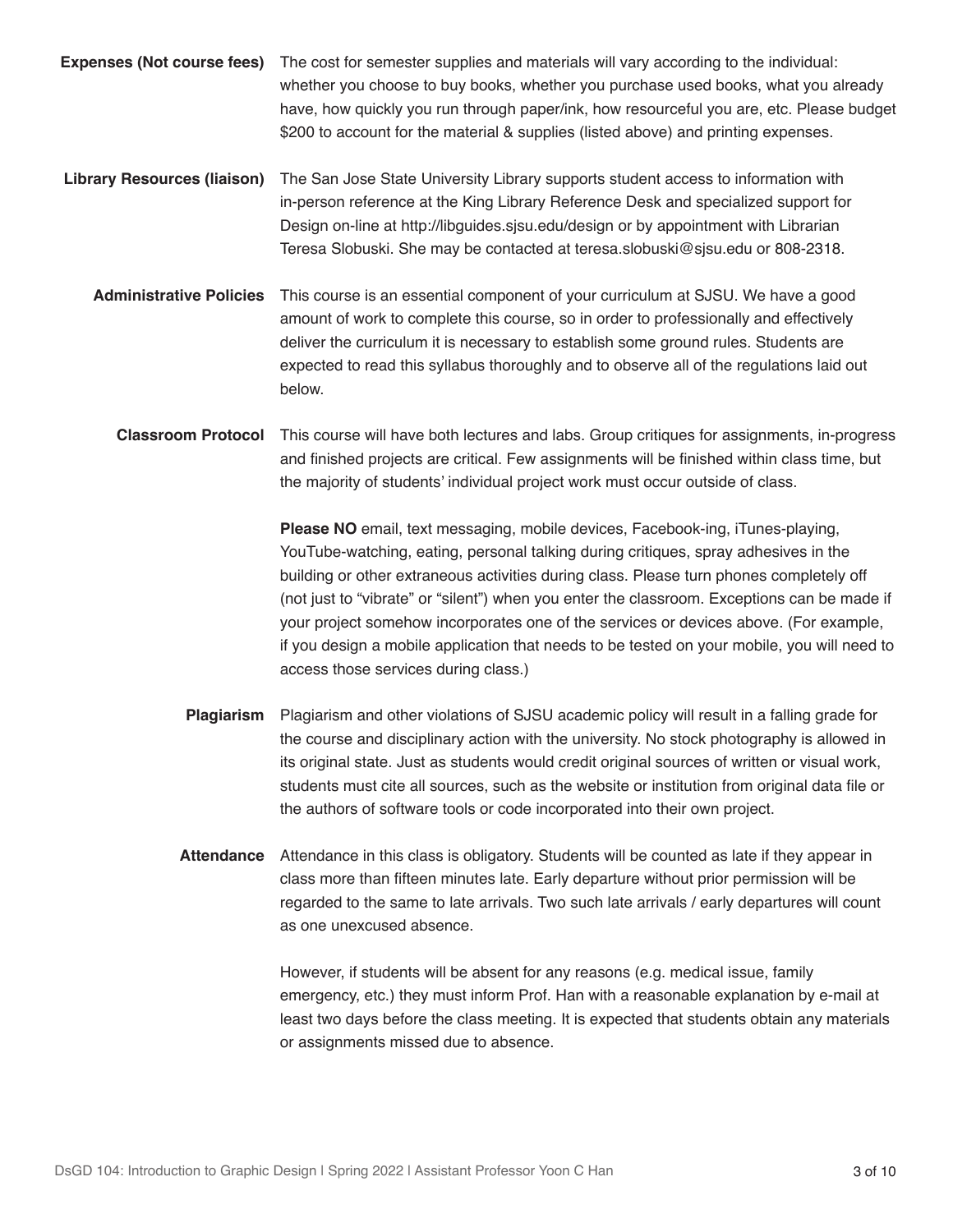**Assignments It is expected that there will be 1.5 to 2 hours of homework for each hour of class.** Success in this course is based on the expectation that students will spend, for each unit of credit, a minimum of 45 hours over the length of the course (normally three hours per unit per week) for instruction, preparation/studying, or course related activities, including but not limited to internships, labs, and clinical practica. Other course structures will have equivalent workload expectations as described in the syllabus. **Projects cannot be redone for re-evaluation.**

**Deadlines** During the semester **5 deadlines** are scheduled. No extensions will be given except in cases of documented emergencies, serious illness. If such a circumstance should arise, please contact the instructor as early as possible and be ready to provide documentation.

- **Late Assignments** It is essential that you keep up with the course work and submit all assignments in a timely manner. Assignments will lose a full letter grade for each day late. *Late submission for most of the assignments will be accepted until one week after its due date, but NOT be accepted after the one week from the deadline.* In such cases, a grade of zero credit will be entered.
- **SJSU BFA Portfolio** All students who wish to pursue the BFA in Graphic Design are required to participate **Reviews** in an end-of-semester portfolio review at the conclusion of DSGD-100 and DSGD-104. Because the Professional Graphic Design (BFA) Program is highly demanding, it is necessary that each student who plans to enter the program submit a portfolio for faculty review. The portfolio review is an advising and admission procedure to assure that students are prepared for advanced classes. The work from this class (DSGD-104) and your work from DSGD-100 is the basis for your portfolio.

Note: students who have earned 90 units or more may not change majors except by special permission. Any request for change of major may be denied for students whose time remaining to complete the requirements for a degree would significantly increase.

- **Data Management** All of students work for this course will be stored in digital form, so it is critical to manage their files carefully. "My hard drive crashed" is not a valid reason for failing to submit work on time. Students should back up all of their digital files frequently. I recommend either using an online service (e.g., Dropbox, Google Drive, Cloud) or investing in an external hard drive or automated backup software (like Time Machine). Do not rely on your laptop, a single hard disk or flash drive for your backups.
- **Dropping and Adding** Students are responsible for understanding the policies and procedures about add/drop, grade forgiveness, etc. Refer to the current semester's Catalog Policies section at https://catalog.sjsu.edu/. Add/drop deadlines can be found on the current academic calendar web page located at http://www.sjsu.edu/academics/. The Late Drop Policy is available at: http://www.sjsu.edu/aars/policies/. Students should be aware of the current deadlines and penalties for dropping classes. Information about the latest changes and news is available at the Advising Hub at http://www.sjsu.edu/advising/.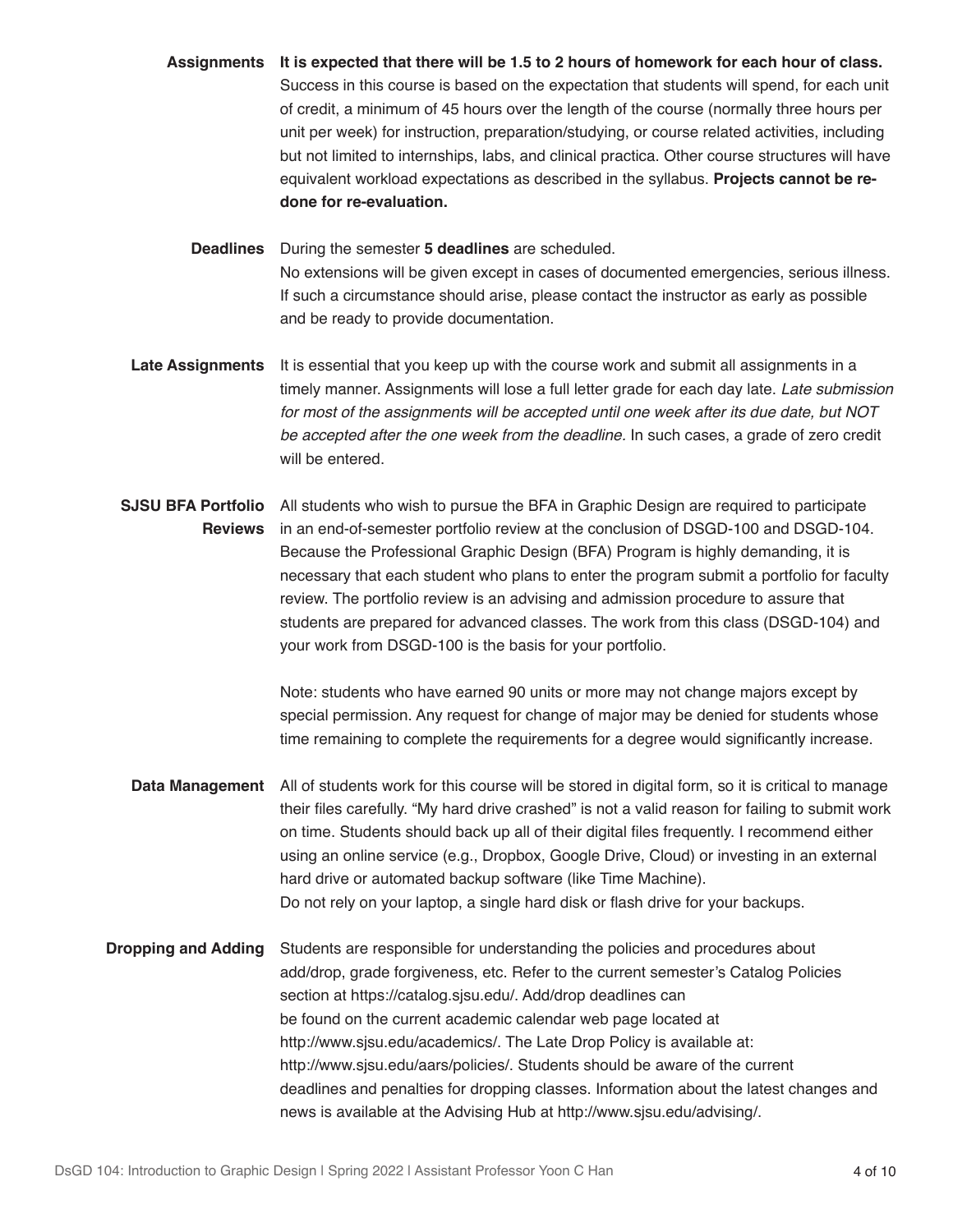- **Grading Policies** The project and course performance will be evaluated according to the following components. All work is evaluated on how well it demonstrates an understanding of the material, its originality, and aesthetic qualities. All assignments must be uploaded to the class website and submitted in a hard copy before the beginning of class on its due date.
- **Grading Scale and Weights** A Successful fulfillment of the project's communication goals, superlative process documentation, and an original, attractive and cohesive visual aesthetic. Project planning, design, and execution performed at the highest level.
	- B Successful fulfillment of the project's communication goals, excellent process documentation, and a cohesive visual aesthetic. Project planning, design, and execution performed at an above average level.
	- C Successful fulfillment of the project's communication goals, and adequate process documentation. Project planning, design, and execution performed at an average level.
	- D Did not fulfill the project's communication goals, and/or process documentation was absent or inadequate. Project planning, design, and execution performed was below average.
	- F Did not fulfill the project's communication goals, and process documentation was inadequate. Does not meet the minimum requirements for the course.

+/- (plus and minus) grades will be used in this course.

Each project ( 5 total ) will be graded upon completion on a score of 0-20. The total scores are 0-100 points. Detailed descriptions of each project will be distributed in class. The total points earned throughout the semester will be changed to letter grade (A through F) based on the regular grading scale system on the left. Projects will be graded in the areas of problem solving, formgiving skills, and participation and preparation.

#### **Problem solving skills : Concept development - CLO 1, 2, 3**

 Planning, organizing, research and content gathering ( message development ), analysis, sketching and content integration.

#### **Formgiving skills : Visual solution, visualization skills - CLO 4, 5, 6**

 Design exploration, development, and refinement. The synthesis of the elements, principles, and attributes of form into an effective, evocative product. The verbal/visual investigation of form and function.

## **Participation and Preparation : In-class procedure and engagement - CLO 7, 8, 9**

 Producing appropriate solutions to all required phases of development on projects both in quality and quantity. Engaged in class critiques and activities.

#### **Standard for letter grades**

A 100% to 94%  $A - 94\%$  to 90%  $B + < 90\%$  to 87%  $B < 87\%$  to 84% B- < 84% to 80%  $C + < 80\%$  to 77%  $C < 77\%$  to 74%  $C - < 74\%$  to 70%  $D+ < 70\%$  to 67%  $D < 67\%$  to 64%  $D - < 64\%$  to 61%  $F < 61\%$  to 0%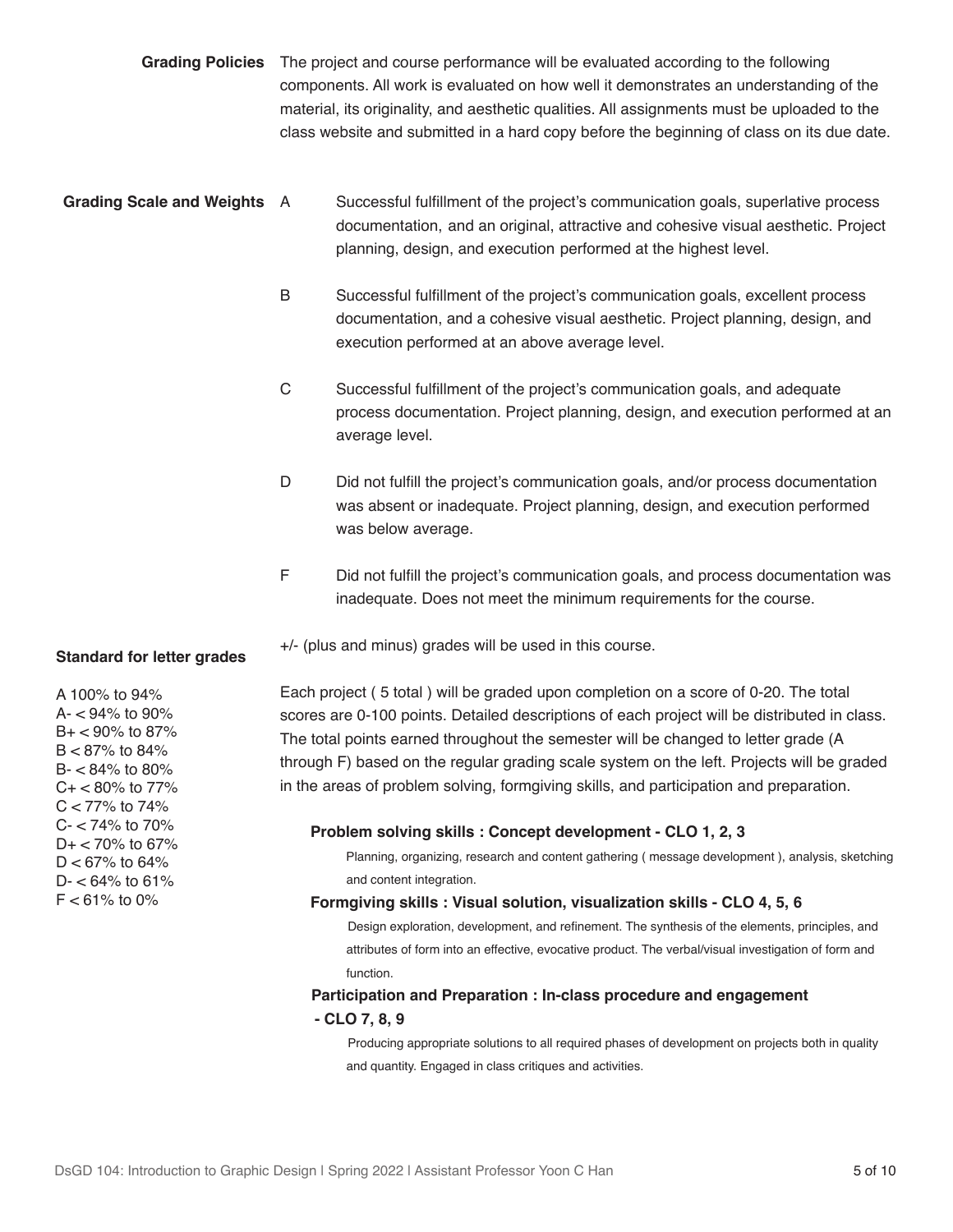The semester grade will be weighted according to the following percentages:

Project 1 - 22% Project 2 - 22% Project 3 - 22% Project 4 - 22% Project Archive - 12%

**Important Notes**  All assignment are graded, therefore you should do your best on them or your course **about Grading**  grade will be adversely affected. It is very important to complete all projects because: 1) Each develops a skill necessary for successful completion of projects.

- 2) Missing a portion of these projects can lower your course grade substantially.
- **Extra Credit** Out of general fairness to all students, there will be no opportunities for extra credit assignments given in this class.

**Class Website https://sjsu.instructure.com/courses/1474256**

**Course printing allowance** Students may access the graphic design program's in-house printing facility during the class session's open lab hours, all users must respect the print lab policy's, including wireless printing procedures; the printing allowance includes course-related materials only, 50 Black and White  $(8.5 \times 11)$  or  $(11 \times 17)$  and 30 color  $(8.5 \times 11)$  or  $(11 \times 17)$  prints. (this allowance may be updated later)

**Zoom Classroom Etiquette** • Turn on the video/microphone features on ZOOM when checking attendance.

- Mute Your Microphone: To help keep background noise to a minimum, make sure you mute your microphone when you are not speaking.
- Be Mindful of Background Noise and Distractions: Find a quiet place to "attend" class, to the greatest extent possible.
- Avoid video setups where people may be walking behind you, people talking/making noise, etc.

• Avoid activities that could create additional noise, such as shuffling papers, listening to music in the background, etc.

• Position Your Camera Properly: Be sure your webcam is in a stable position and focused at eye level.

• Limit Your Distractions/Avoid Multitasking: You can make it easier to focus on the meeting by turning off notifications, closing or minimizing running apps, and putting your smartphone away (unless you are using it to access Zoom).

• Use Appropriate Virtual Backgrounds: If using a virtual background, it should be appropriate and professional and should NOT suggest or include content that is objectively offensive or demeaning.

**Technology Requirements** Students are required to have an electronic device (laptop, desktop or tablet) with a camera and built-in microphone. SJSU has a free [equipment loan](https://www.sjsu.edu/learnanywhere/equipment/index.php) program available for students. Students are responsible for ensuring that they have access to reliable Wi-Fi during tests. If students are unable to have reliable Wi-Fi, they must inform the instructor,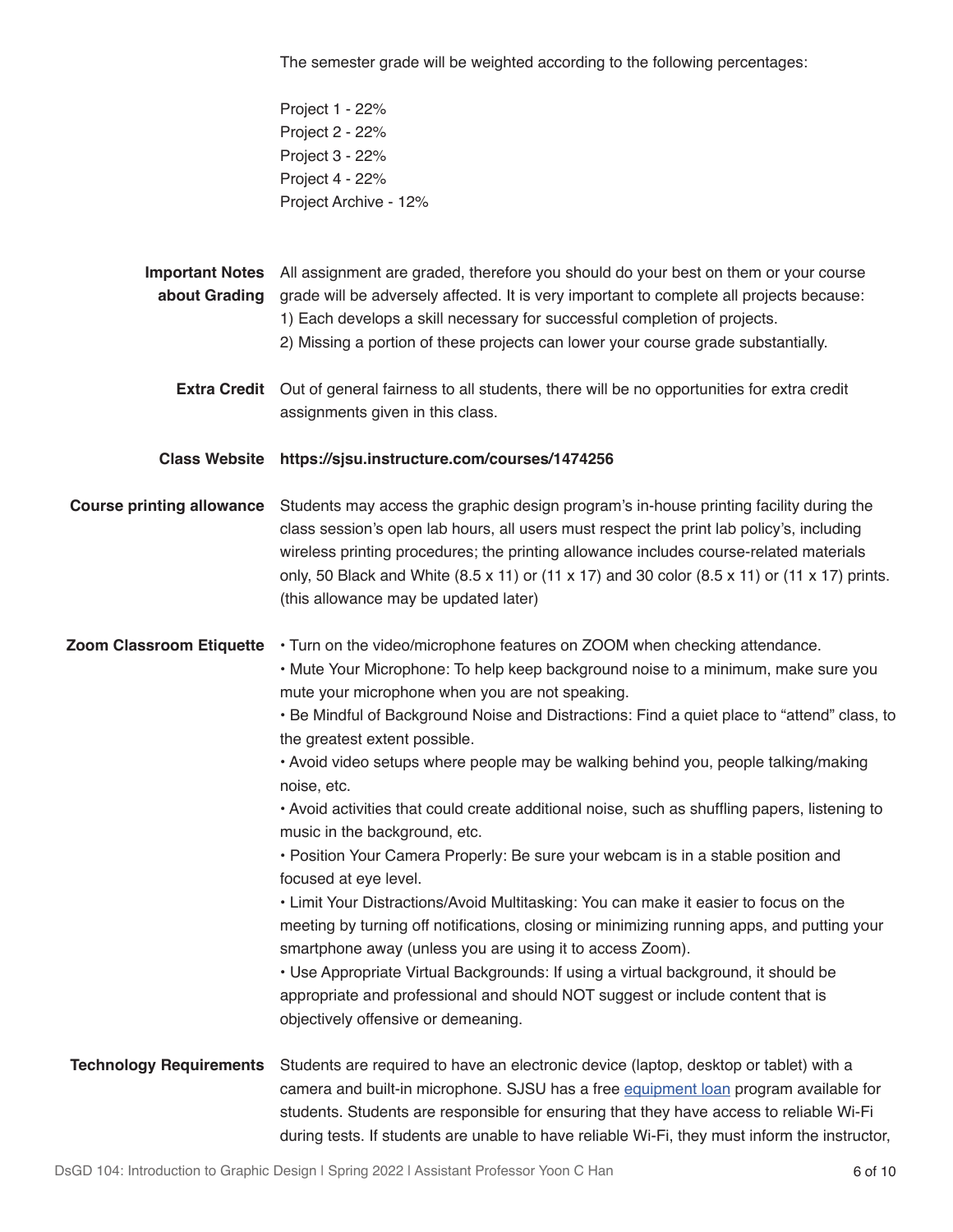as soon as possible or at the latest one week before the test date to determine an alternative. See [Learn Anywhere](https://www.sjsu.edu/learnanywhere/equipment/index.php) website for current Wi-Fi options on campus.

**Recording Zoom Classes** This course or portions of this course (i.e., lectures, discussions, student presentations) will be recorded for instructional or educational purposes. The recordings will only be shared with students enrolled in the class through Canvas. The recordings will be deleted at the end of the semester. If, however, you would prefer to remain anonymous during these recordings, then please speak with the instructor about possible accommodations (e.g., temporarily turning off identifying information from the Zoom session, including student name and picture, prior to recording).

> **Students are not allowed to record without instructor permission.** Students are prohibited from recording class activities (including class lectures, office hours, advising sessions, etc.), distributing class recordings, or posting class recordings. Materials created by the instructor for the course (syllabi, lectures and lecture notes, presentations, etc.) are copyrighted by the instructor. This university policy ([S12-7\)](https://www.sjsu.edu/senate/docs/S12-7.pdf) is in place to protect the privacy of students in the course, as well as to maintain academic integrity through reducing the instances of cheating. Students who record, distribute, or post these materials will be referred to the Student Conduct and Ethical Development office. Unauthorized recording may violate university and state law. It is the responsibility of students that require special accommodations or assistive technology due to a disability to notify the instructor.

**Mask Requirement The indoor mask mandate remains in effect. Students must wear a three-layer surgical mask under a cloth or other mask in classroom.** Surgical masks are provided in multiple locations across campus. For anyone who wishes to use KN95 masks, a small supply can be [requested using the COVID-19 safety supplies form.](https://comm.sjsu.edu/NjYzLVVLUS05OTgAAAGB73GCsT0xBaxH4Ol9v2WM6iInNbDvE-Bl9B1awrkZVXpm9tGqfKd5-JCJHzdU9yGibmekwIY=)

> Students with medical conditions associated with higher risk for severe COVID-19 illness who are financially unable to obtain N95/KN95, should contact the [Accessible Education](https://comm.sjsu.edu/NjYzLVVLUS05OTgAAAGB73GCsAYg2K6wOZeo_sNEaMM_aDN0WntY_UsGqzLRGDNsnYBs7s5e1_0C3GkS7spGgM08dVM=)  [Center.](https://comm.sjsu.edu/NjYzLVVLUS05OTgAAAGB73GCsAYg2K6wOZeo_sNEaMM_aDN0WntY_UsGqzLRGDNsnYBs7s5e1_0C3GkS7spGgM08dVM=)

[Student should not be able to eat or drink during class.](https://comm.sjsu.edu/NjYzLVVLUS05OTgAAAGB73GCsAYg2K6wOZeo_sNEaMM_aDN0WntY_UsGqzLRGDNsnYBs7s5e1_0C3GkS7spGgM08dVM=) [Students should keep the physical distancing in the classroom.](https://comm.sjsu.edu/NjYzLVVLUS05OTgAAAGB73GCsAYg2K6wOZeo_sNEaMM_aDN0WntY_UsGqzLRGDNsnYBs7s5e1_0C3GkS7spGgM08dVM=)

**Campus Health and Safety Requirements and**  [campus-resources/index.php](https://comm.sjsu.edu/NjYzLVVLUS05OTgAAAGB73GCsAYg2K6wOZeo_sNEaMM_aDN0WntY_UsGqzLRGDNsnYBs7s5e1_0C3GkS7spGgM08dVM=) **Resources**  [• Schedule an on-campus COVID-19 testing: https://www.sjsu.edu/medical/services/](https://comm.sjsu.edu/NjYzLVVLUS05OTgAAAGB73GCsAYg2K6wOZeo_sNEaMM_aDN0WntY_UsGqzLRGDNsnYBs7s5e1_0C3GkS7spGgM08dVM=) [• Campus COVID-19 resources: https://www.sjsu.edu/healthadvisories/resources/](https://comm.sjsu.edu/NjYzLVVLUS05OTgAAAGB73GCsAYg2K6wOZeo_sNEaMM_aDN0WntY_UsGqzLRGDNsnYBs7s5e1_0C3GkS7spGgM08dVM=) [covid-testing.php](https://comm.sjsu.edu/NjYzLVVLUS05OTgAAAGB73GCsAYg2K6wOZeo_sNEaMM_aDN0WntY_UsGqzLRGDNsnYBs7s5e1_0C3GkS7spGgM08dVM=) [• Vaccination verification process and policy: https://www.sjsu.edu/healthadvisories/](https://comm.sjsu.edu/NjYzLVVLUS05OTgAAAGB73GCsAYg2K6wOZeo_sNEaMM_aDN0WntY_UsGqzLRGDNsnYBs7s5e1_0C3GkS7spGgM08dVM=) [vaccination.php](https://comm.sjsu.edu/NjYzLVVLUS05OTgAAAGB73GCsAYg2K6wOZeo_sNEaMM_aDN0WntY_UsGqzLRGDNsnYBs7s5e1_0C3GkS7spGgM08dVM=) [• For students who need academic or personal support to Spartan Support Network:](https://comm.sjsu.edu/NjYzLVVLUS05OTgAAAGB73GCsAYg2K6wOZeo_sNEaMM_aDN0WntY_UsGqzLRGDNsnYBs7s5e1_0C3GkS7spGgM08dVM=)  [https://www.sjsu.edu/peerconnections/programs/support-network.php](https://comm.sjsu.edu/NjYzLVVLUS05OTgAAAGB73GCsAYg2K6wOZeo_sNEaMM_aDN0WntY_UsGqzLRGDNsnYBs7s5e1_0C3GkS7spGgM08dVM=)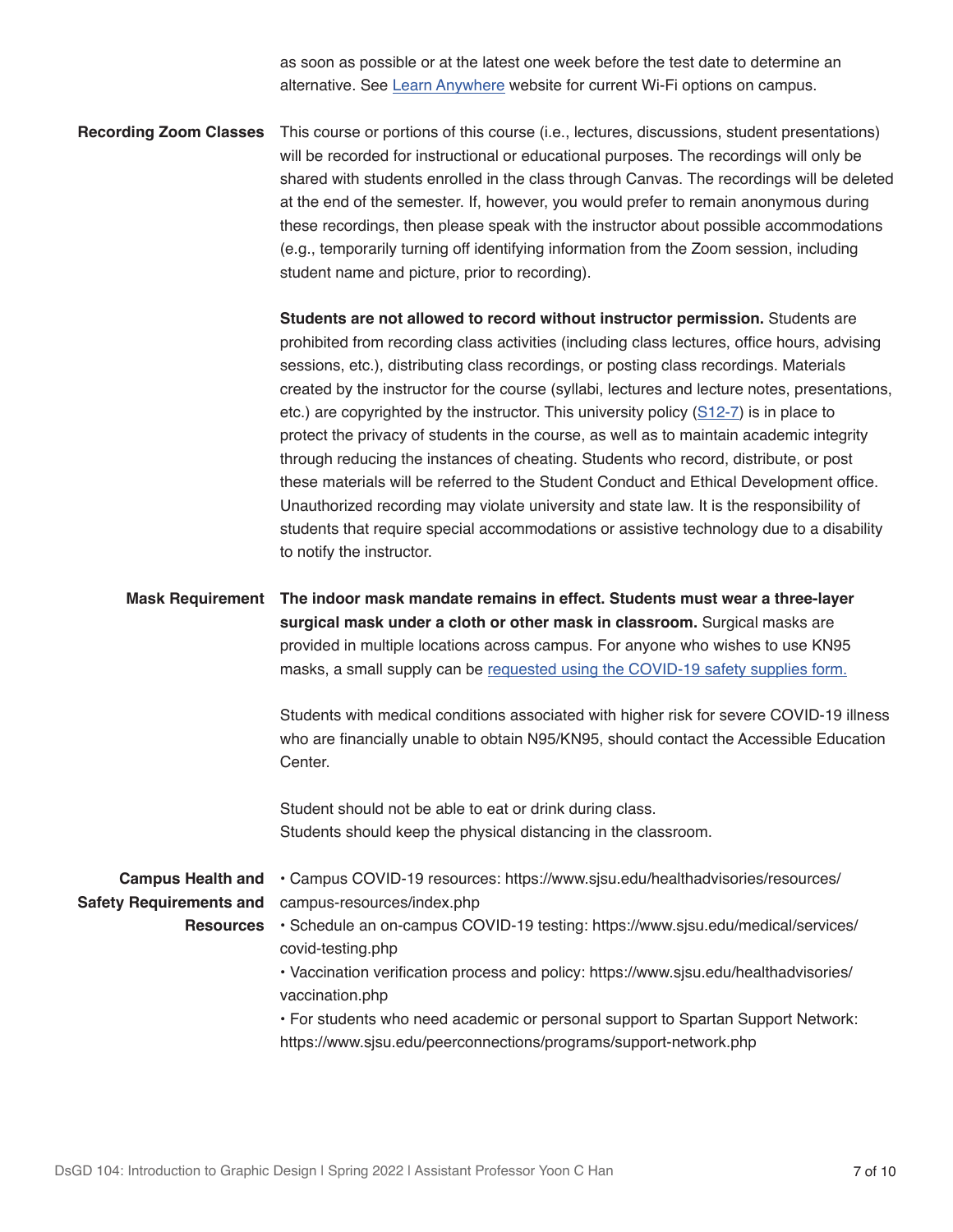## **University Policies**

| <b>Academic Integrity</b>                                                                 | Your commitment, as a student, to learning is evidenced by your enrollment at San<br>Jose State University. The University Academic Integrity Policy F15-7 requires you to<br>be honest in all your academic course work. Faculty members are required to report all<br>infractions to the office of Student Conduct and Ethical Development. Visit the Student<br>Conduct and Ethical Development website for more information.                                                                                                                                                                                                                                                                                                                                                                                                                                                                                                                                                                                          |
|-------------------------------------------------------------------------------------------|---------------------------------------------------------------------------------------------------------------------------------------------------------------------------------------------------------------------------------------------------------------------------------------------------------------------------------------------------------------------------------------------------------------------------------------------------------------------------------------------------------------------------------------------------------------------------------------------------------------------------------------------------------------------------------------------------------------------------------------------------------------------------------------------------------------------------------------------------------------------------------------------------------------------------------------------------------------------------------------------------------------------------|
| <b>Campus Policy in</b><br><b>Compliance with the</b><br><b>American Disabilities Act</b> | If you need course adaptations or accommodations because of a disability, or if you need<br>to make special arrangements in case the building must be evacuated, please make an<br>appointment with me as soon as possible, or see me during office hours. Presidential<br>Directive 97-03 requires that students with disabilities requesting accommodations<br>must register with the Accessible Education Center (AEC) to establish a record of their<br>disability.                                                                                                                                                                                                                                                                                                                                                                                                                                                                                                                                                   |
| <b>Student Technology</b><br><b>Resources</b>                                             | Computer labs and other resources for student use are available in:<br>• Associated Students Print & Technology Center at http://as.sjsu.edu/asptc/index.jsp on<br>the Student Union (East Wing 2nd floor Suite 2600)<br>. The Spartan Floor at the King Library at http://library.sjsu.edu/about/spartan-floor<br>· Student Computing Services at http://library.sjsu.edu/student-computing-services/<br>student-computing-services-center<br>. Computers at the Martin Luther King Library for public at large at https://www.sjpl.org/<br>wireless<br>• Additional computer labs may be available in your department/college<br>A wide variety of audio-visual equipment is available for student checkout from<br>Collaboration & Academic Technology Services located in IRC Building. These items<br>include DV and HD digital camcorders; digital still cameras; video, slide and overhead<br>projectors; DVD, CD, and audiotape players; sound systems, wireless microphones,<br>projection screens and monitors. |
| <b>SJSU Peer Connections</b>                                                              | Peer Connections' free tutoring and mentoring is designed to assist students in the<br>development of their full academic potential and to inspire them to become independent<br>learners. Peer Connections tutors are trained to provide content-based tutoring in<br>many lower division courses (some upper division) as well as writing and study skills<br>assistance. Small group and individual tutoring are available. Peer Connections mentors<br>are trained to provide support and resources in navigating the college experience.<br>This support includes assistance in learning strategies and techniques on how to be a<br>successful student. Peer Connections has a learning commons, desktop computers, and<br>success workshops on a wide variety of topics. For more information on services, hours,<br>locations, or a list of current workshops, please visit Peer Connections website at http://<br>peerconnections.sjsu.edu for more information.                                                 |
| <b>SJSU Writing Center</b>                                                                | The SJSU Writing Center is located in Clark Hall, Suite 126. All Writing Specialists have<br>gone through a rigorous hiring process, and they are well trained to assist all students at                                                                                                                                                                                                                                                                                                                                                                                                                                                                                                                                                                                                                                                                                                                                                                                                                                  |

all levels within all disciplines to become better writers. In addition to one-on-one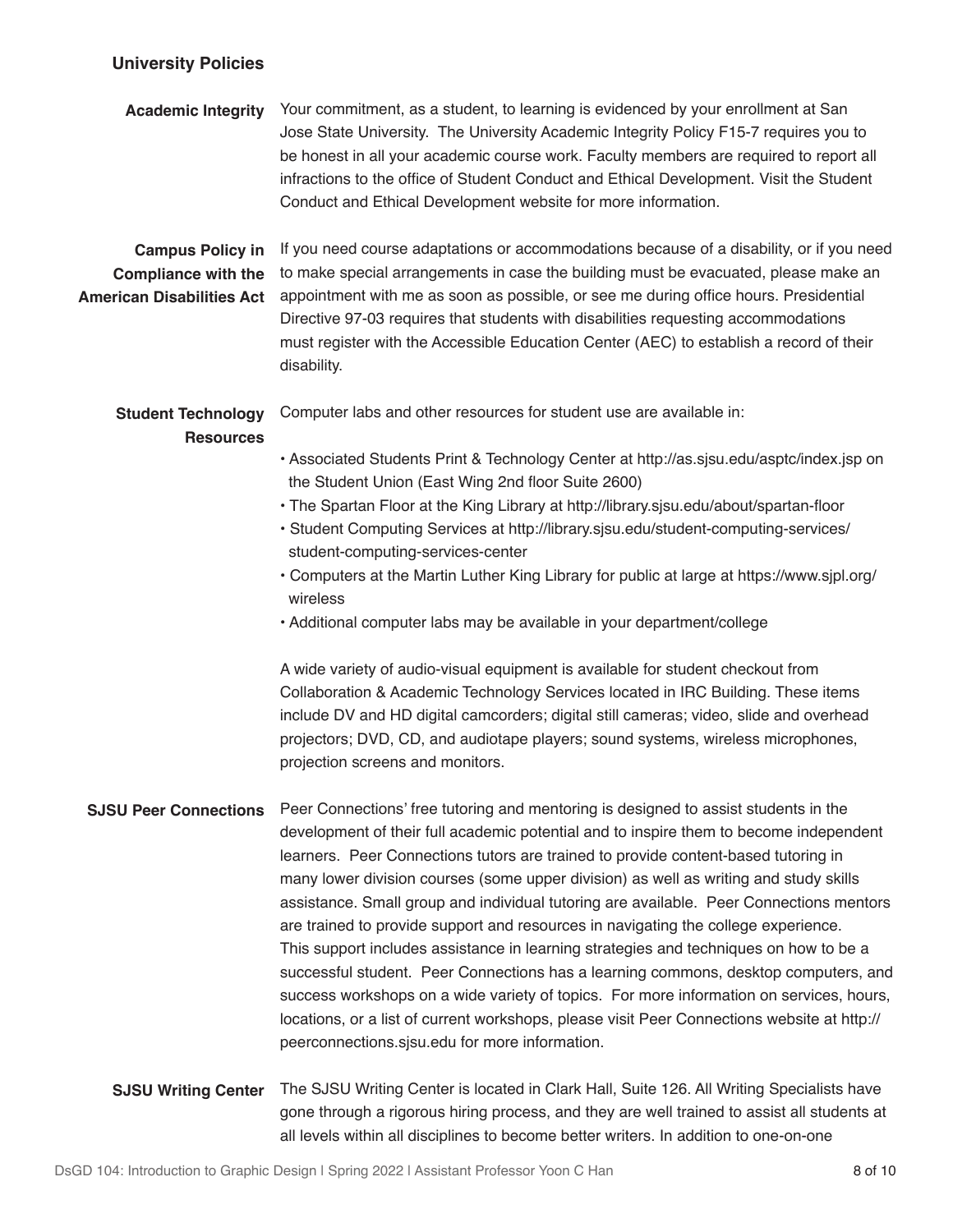tutoring services, the Writing Center also offers workshops every semester on a variety of writing topics. To make an appointment or to refer to the numerous online resources offered through the Writing Center, visit the Writing Center website at http://www.sjsu.edu/ writingcenter. For additional resources and updated information, follow the Writing Center on Twitter and become a fan of the SJSU Writing Center on Facebook. (Note: You need to have a QR Reader to scan this code.)

**SJSU Counseling and Psychological Services** The SJSU Counseling and Psychological Services is located on the corner of 7th Street and San Carlos in the new Student Wellness Center, Room 300B. Professional psychologists, social workers, and counselors are available to provide confidential consultations on issues of student mental health, campus climate or psychological and academic issues on an individual, couple, or group basis. To schedule an appointment or learn more information, visit Counseling and Psychological Services website at http:// www.sjsu.edu/counseling

**Campus Emergency and Other Aid** Emergency call: Call to the police office at 911 or pick up a Blue light phones. Escort Service: 4-2222. "Individuals with disabilities may contact the Disability Resource center on campus, 924-6000, Administration building 110, for a variety of formats such as Braille, large print, sign interpreters, assistive listening devices, audio tape, and accommodations for physical.